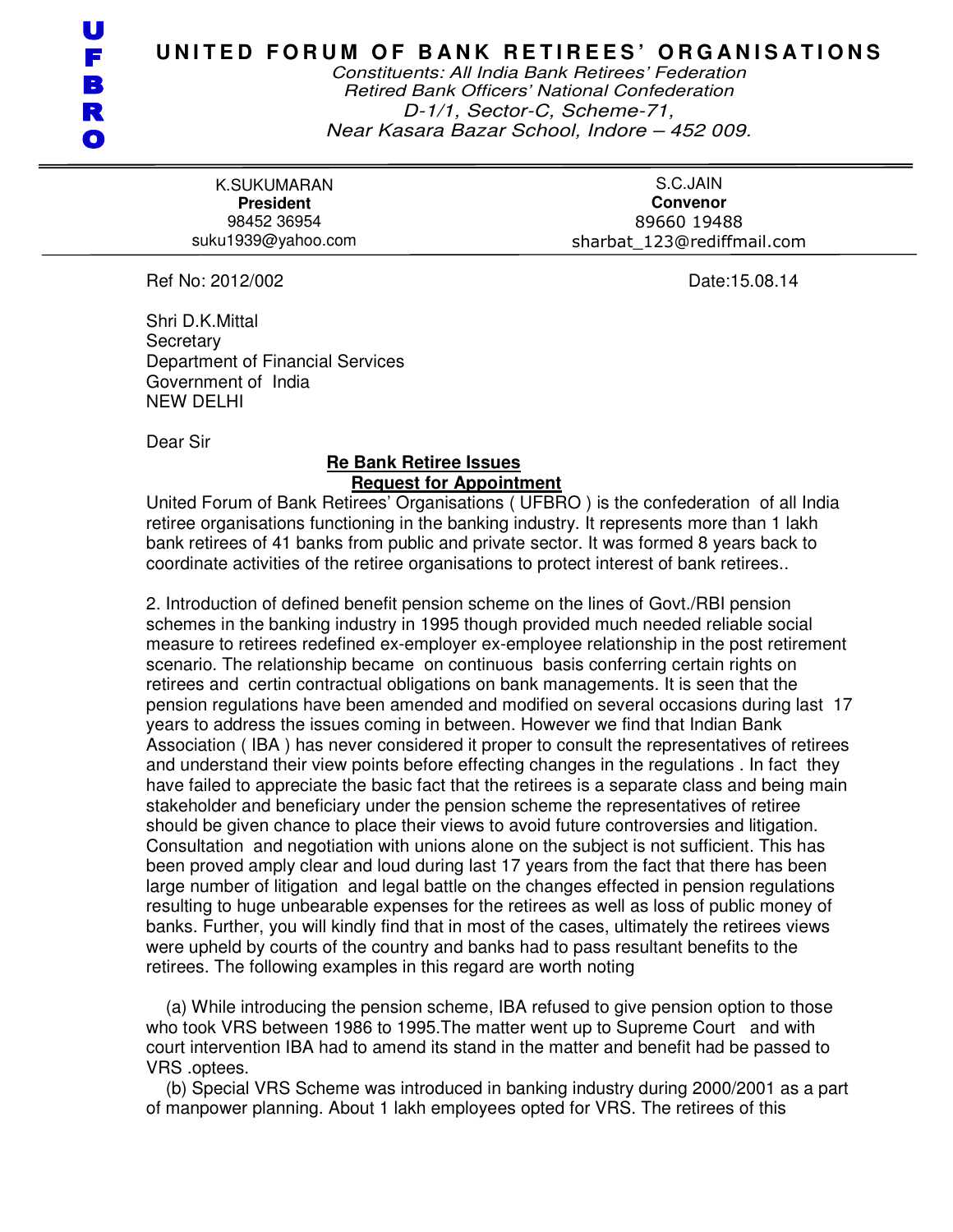Constituents: All India Bank Retirees' Federation Retired Bank Officers' National Confederation D-1/1, Sector-C, Scheme-71, Near Kasara Bazar School, Indore – 452 009.

| K.SUKUMARAN                     | S.C.JAIN                       |
|---------------------------------|--------------------------------|
| <b>President</b><br>98452 36954 | <b>Convenor</b><br>89660 19488 |
| suku1939@yahoo.com              | sharbat 123@rediffmail.com     |

category were denied benefit of 5 years of notional service to calculate basic pension by amending the regulation in improper and illegal manner. In the absence of proper mechanism to look into retirees point of view large number of writ petitions were filed by the affected retirees in high courts. Ultimately with the intervention of Supreme Court the benefit was given to the retirees. It is highly regrettable that still some banks like Allahabad Bank Vijaya Bank and associated banks of SBI have not passed on the benefit to the eligible retirees.

 $( C )$  Under  $7<sup>th</sup>$  Wage Settlement IBA entered into agreement to do fundamental violation in the basic provision of pension regulation by fixing basic pension on notiona pay instead of actual pay drawn at the time of retirement thereby reducing basic pension from 50 percent to 41 percent for those who retired between 1998 to 2002. This was a blatant violation and on realisation the mistake IBA corrected it in the  $8<sup>th</sup>$  settlement but refusing to pay arrear from the original date of retirement. WPs have been filed in high courts on this issue and IBA has already lost the case in high court and it has approached supreme court

. (d) IBA had introduced concept of 100 percent DA neutralisation to all categories of employees as well as retirees on the basic premise that inflation hurts all equally. However it is unfortunate that IBA did a gross injustice to the retirees who retired prior to 2002.Since this amendment was voilative the fundamental right of equality conferred on the citizen uner the constitution, the retirees were forced to approach courts in the matter.

 $($  e) In 9<sup>th</sup> wage settlement one more pension option was given to employees as well as past retirees however the VRS optees and compulsory retired employees were denied the pension option by inserting the word 'superannuation" in the circular sent by IBA to banks .This resulted into avoidable litigation in large number. Ultimately, in view of large number of pending cases in courts the department of financial services was kind enough to ask IBA to withdraw word 'superannuation' and give pension option to left over retirees.

(f)On several occasions the regulations have been amended from retrospective effects which is not permissible under law. IBA has also failed to take into account the various developments taking place in the country on pension related matters like pension updation exercise carried out in RBI, improvement in family pension by RBI and many special features and benefits given to government retirees under  $6<sup>th</sup>$  pay commission and act in pro active manner for the welfare of senior citizen and also hold periodical consultation with representatives of retirees in this area.

3. We have been approaching IBA with a request to hold consultation with the representatives of retirees and allow them to place their views before arriving on the decision to create positive feelings among retirees and to avoid the litigation. However IBA is refusing to meet representatives of retirees and hold any sort of consultation on the plea that they do not have mandate from the government in this regard. We can not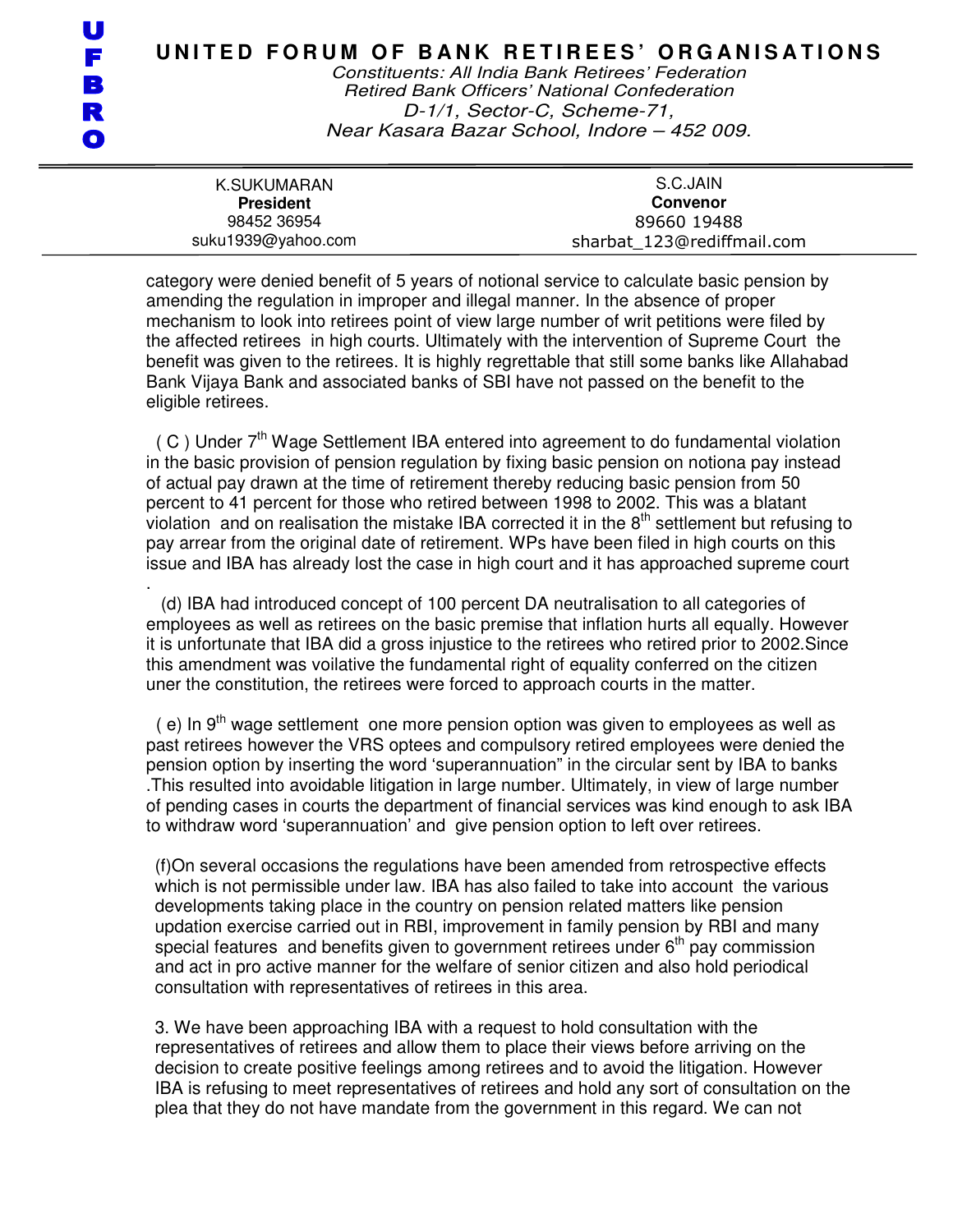| ਵ |
|---|
|   |
|   |

Constituents: All India Bank Retirees' Federation Retired Bank Officers' National Confederation D-1/1, Sector-C, Scheme-71, Near Kasara Bazar School, Indore – 452 009.

K.SUKUMARAN **President**  98452 36954 suku1939@yahoo.com

S.C.JAIN **Convenor**  89660 19488 sharbat\_123@rediffmail.com

believe that the government can give instruction to IBA not to meet retirees on their issues .

**4. In view of the position obtaining in the matter, we seek early appointment from you to discuss the matter to find the solution to the issue to avoid unnecessary dispute and the litigation. The litigation is the last thing the retirees can afford at the last stage of life** 

With Respectful Regards

Yours Faithfully (S.C.Jain)

**CONVENOR**